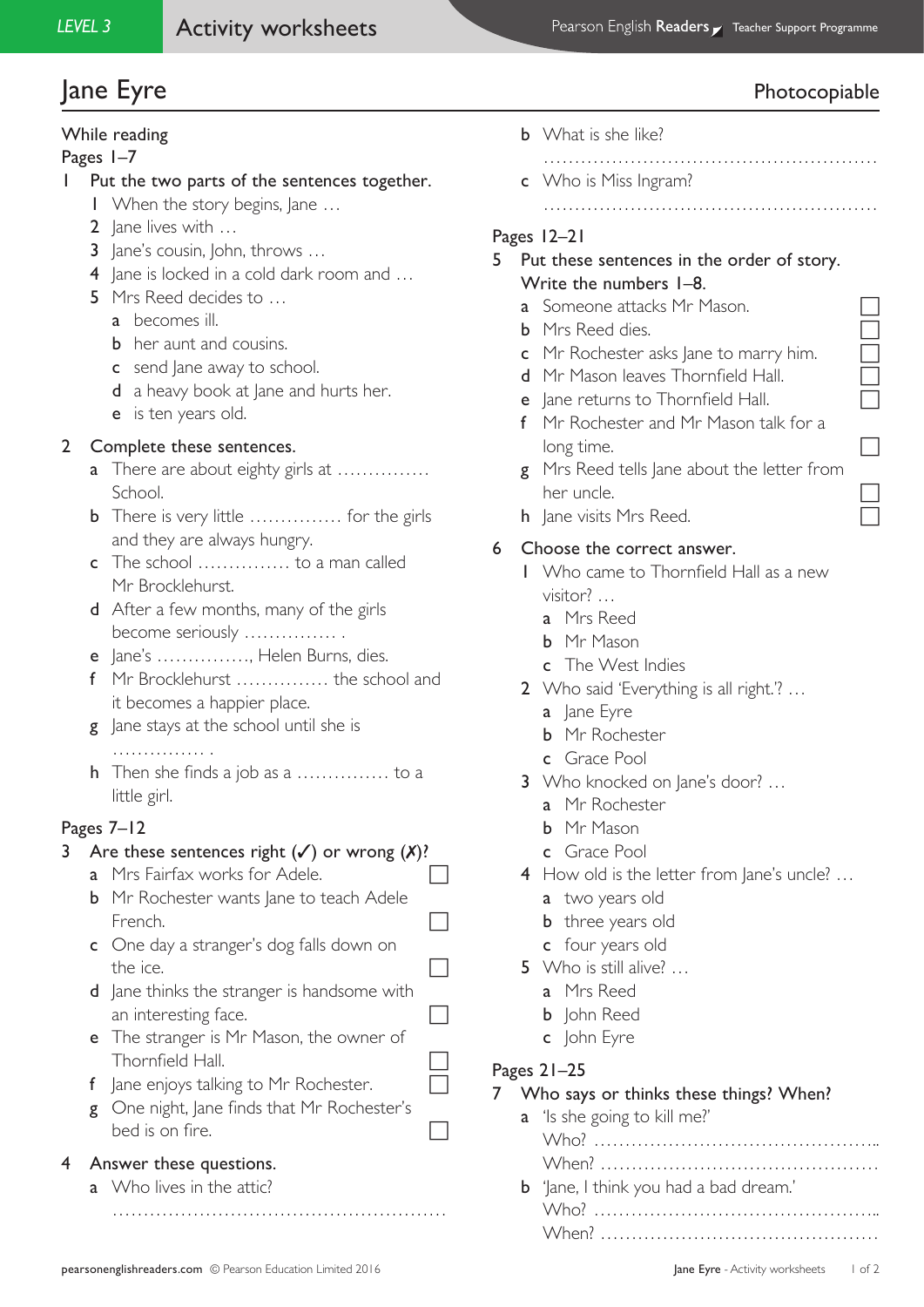# Jane Eyre **Photocopiable**

|   |   | <b>c</b> 'Stop the wedding!'                        |   |
|---|---|-----------------------------------------------------|---|
|   |   |                                                     |   |
|   | d | 'Slowly, she became mad and dangerous.'             |   |
|   |   |                                                     |   |
|   |   |                                                     |   |
|   | e | 'I must leave my home forever.'                     |   |
|   |   |                                                     |   |
|   |   |                                                     |   |
| 8 |   | Are these sentences true $(T)$ or not true $(NT)$ ? |   |
|   | a | Someone was in Jane's room two nights               |   |
|   |   | before the wedding.                                 |   |
|   | b | Jane saw Grace Pool in her room.                    |   |
|   | C | Jane and Mr Rochester got married in the            |   |
|   |   | church.                                             |   |
|   | d | Mr Mason stopped the wedding because                |   |
|   |   | he loves Jane.                                      |   |
|   | e | Mr Rochester is married to Mr Mason's               |   |
|   | f | sister.<br>Mr Rochester's wife lives at Thornfield  |   |
|   |   | Hall.                                               |   |
|   | g | Grace Pool is Bertha Mason's aunt.                  | Ξ |
|   | h | Bertha Mason is mad and dangerous.                  |   |
|   | i | Jane was angry with Mr Rochester                    |   |
|   |   | because she couldn't marry him.                     |   |
|   | i | Jane left Thornfiled Hall without saying            |   |
|   |   | goodbye to anybody.                                 |   |
|   |   | Pages 25-32                                         |   |
|   |   | Complete these sentences.                           |   |
|   | a | The Rivers family helps Jane because                |   |
|   |   |                                                     |   |
|   | b | Jane gives them a different name for herself        |   |
|   |   | because                                             |   |
|   | c | St John Rivers gives Jane a job because             |   |
|   | d | St John Rivers finds out Jane's real story          |   |
|   |   | because                                             |   |
|   | e | Jane becomes rich because                           |   |
|   |   |                                                     |   |

- f Jane gives a lot of her money to the Rivers family because ……………………………. .
- **g** St John Rivers asks Jane to marry him because ……………………………………………. .

|                                         | 10 Put the right name in the right place. You can |  |  |  |  |
|-----------------------------------------|---------------------------------------------------|--|--|--|--|
| use the same name more than once.       |                                                   |  |  |  |  |
| Mr Rochester Jane Eyre St John          |                                                   |  |  |  |  |
| Diana Mary Mr Briggs                    |                                                   |  |  |  |  |
| John Eyre Jane Elliot Hannah            |                                                   |  |  |  |  |
| <b>a</b> arrived at a place where there |                                                   |  |  |  |  |
|                                         | were no towns or villages and very few            |  |  |  |  |
|                                         | houses.                                           |  |  |  |  |
|                                         | <b>b</b> gave Jane a piece of bread.              |  |  |  |  |
|                                         | c $ $ ane said her name was                       |  |  |  |  |
| d                                       | Jane didn't want  to find her.                    |  |  |  |  |
|                                         | e Jane became friends with  and                   |  |  |  |  |
|                                         | .                                                 |  |  |  |  |
|                                         | f Diana and Mary have a brother called            |  |  |  |  |
|                                         | .                                                 |  |  |  |  |
|                                         | $g$ is a clergyman.                               |  |  |  |  |
|                                         | $h$ wants to find Jane Eyre.                      |  |  |  |  |
|                                         | i  is St John's mother's brother.                 |  |  |  |  |
| İ                                       | St John, Diana, Mary Rivers and                   |  |  |  |  |
|                                         | are cousins.                                      |  |  |  |  |
|                                         | k St John wants  to go to India with              |  |  |  |  |
|                                         | him as his wife.                                  |  |  |  |  |
|                                         |                                                   |  |  |  |  |
|                                         | Pages 32-37                                       |  |  |  |  |

# 11 Choose the right answer.

## 1 When Jane returns to Thornfield Hall, … a it has no roof.

- **b** it is completely gone.
- 2 People think that …
	- a Mr Rochester burned the house down.
	- **b** Mr Rochester's wife burned the house down.
- 3 Mr Rochester tried to save his wife but ...
	- a she fell from the roof and died.
	- **b** she killed herself with a knife.
- 4 When Mr Rochester came out of the house …
	- a he had lost both hands.
	- **b** he was blind and had lost a hand.
- 5 Jane goes to see Mr Rochester and ...
	- a they marry three days later.
	- **b** they marry two years later.
- 6 Two years after they marry …
	- a Mr Rochester begins to see again with one eye.
	- **b** can see again with both eyes.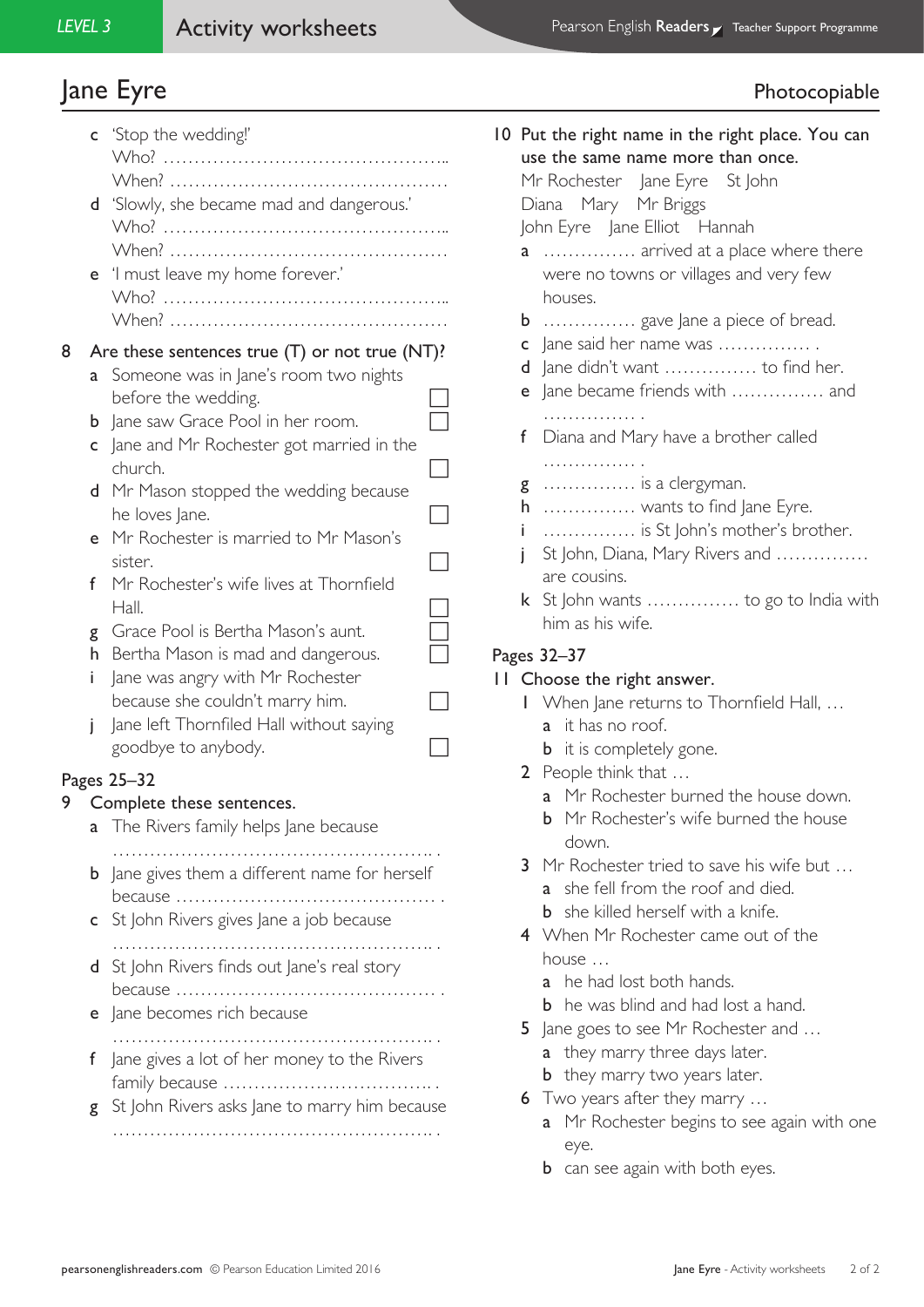# ane Eyre Photocopiable Photocopiable

- 1 Choose the correct answer.
	- 1 When Jane Eyre was ten, who did she live with? …
		- a her mother and father
		- **b** her aunt and uncle
		- c her aunt and cousins
	- 2 Who was her clever cousin? …
		- a Eliza
		- **b** John
		- c Georgiana
	- 3 What was Lowood School like? ...
		- a It was small, but warm and comfortable.
		- **b** It was very large, but not warm and comfortable.
		- c It was very large, warm and comfortable.
	- 4 What did Helen Burns say to lane Eyre in Miss Temple's room? …
		- a 'I'm going on a holiday.'
		- **b** 'Are you going away?'
		- c 'I'm going far away.'
	- 5 Who answered when Jane Eyre was looking for a teaching job? …
		- a Mr Brocklehurst
		- b Miss Temple
		- c Mrs Fairfax

## 2 Match the two parts of the sentences.

- 1 Mr Rochester wants Jane Eyre to ...
- 2 Jane Eyre met Mr Rochester when ...
- 3 After Jane heard a terrible, cruel laugh, …
- 4 Jane saved Mr Rochester when ...
- 5 Mr Rochester stayed with his friends for ...
- 6 Mr Rochester brought a lot of visitors, and ...
- 7 Miss Ingram never spoke to Jane, but ...
- 8 Mrs Fairfax thinks Mr Rochester will ...
	- a his bed was on fire.
	- **b** several weeks.
	- c she enjoyed her conversations with Mr Rochester.
	- d his horse fell down on the ice.
	- e marry Miss Ingram.
	- f teach Adele English.
	- g they were all rich, important people.
	- h someone was going up the stairs to the attic.

## 3 Answer these questions with YES or NO.

- a Was Mr Rochester pleased to see Mr Mason? YES NO
- **b** Did Mr Rochester and Mr Mason talk for a long time that night? YES NO
- c Did a lot of noise wake up everybody in the house? YES NO
- d Did someone hurt Mr Rochester? YES NO e Did Jane see Mr Rochester talking to Grace Poole? The MO f Did everybody in the house know that Mr Mason was badly hurt? YES NO g Did Jane and Mr Mason have a conversation while Mr Rochester was
- getting the doctor? YES NO h Was Mr Rochester worried about
	- Mr Mason? YES NO

#### 4 Complete the sentences with words from the box.

clergyman strange cruel attic no one blow a few a little terrible

- a 'I will make you happy, Jane, and ………… will stop us,' said Mr Rochester.
- **b** The wind began to ..........., and it started to rain.
- c The wind made a ………… sound.
- d I saw a woman with a ………… face.
- e The woman looked angry, ………… and frightening.
- f While the ………… was speaking, someone threw open the doors at the back.
- g Mr Rochester took us up to the ………… .
- h I put ………… ordinary clothes into a small bag.
- i I took ………… money and quietly left Thornfield Hall.

#### 5 Circle the correct words in *italics*.

- a Jane travelled far away *from / in* Thornfield Hall.
- b Jane looked *through / out* the window.
- c 'I'm a *servant / stranger*,' Jane said.
- d St John was a *handsome / ugly* man.
- e Two young women were his *sisters / servants*.
- f Jane started to work as a *servant / teacher*.
- g Mr Briggs was a *lawyer / clergyman*.
- h Jane's uncle was St John's *friend / uncle*.

## 6 Are these sentences right  $(\checkmark)$  or wrong  $(\checkmark)$ ?

- a Jane had a long journey to Thornfield Hall.
- **b** Jane found Mr Rochester at Thornfield Hall.
- **c** Thornfield Hall was beautiful as usual.
- d Mr Rochester's wife died in the fire.
- e Mr Rochester lost his legs.
- f Mr Rochester became blind.
- $g$  Jane went to Ferndean at once.
- h The servant didn't know Jane.
- i Mr Rochester asked Jane to marry him.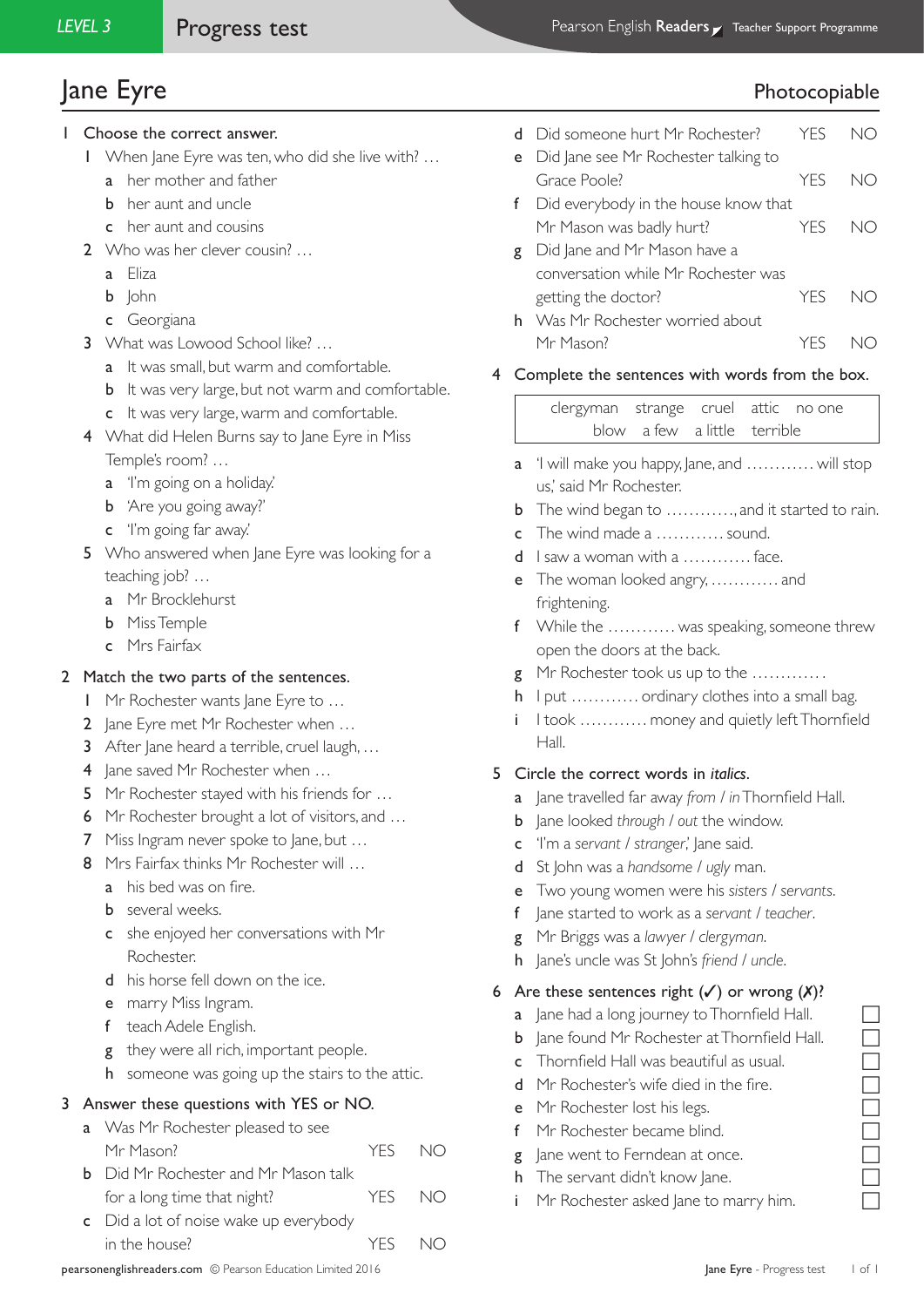# Jane Eyre

## Book key

- 1 a clergyman, lawyer, servant, stranger b blind, cruel, eldest, mad
- 2 a Charlotte's mother died when Charlotte was five. Her father was a clergyman.
	- **b** Charlotte, and her sisters Emily and Anne wrote poems and stories using these names.
- 3 Open answers
- 4 a Mrs Reed
	- **b** John Reed
	- c the doctor
	- d Miss Temple
	- e Mr Brocklehurst
	- f Helen Burns
	- g Mrs Fairfax
- 5–8 Open answers

## 9 a ✓ b X c ✓ d X e ✓ f ✓ g X h X

- 10–13 Open answers
- 14 a-f, b-i, c-g, d-h, e-j
- 15 a dead
	- b rich
	- c is not
	- d must
	- e at once
- 16 Open answers
- 17 a Jane's uncle in Madeira wrote this to Mrs Reed three years ago because he wanted to find Jane. He wanted to give his brother's daughter a happy home.
	- b Mrs Reed tells this to Jane. Perhaps she wants to be cruel to Jane one more time before she dies.
	- c Mr Rochester says this to Jane because he is trying to discover her feelings for him.
	- d Jane says this to Mr Rochester. She wants him to know that she has feelings, like the rich and important woman, Blanche.
	- e Mr Rochester says this to Jane after she accepts his offer of marriage. He promises to make her happy. He does not want anyone to stop him.

## 18–19 Open answers

## 20 Order: I e, 2 b, 3 f, 4 a, 5 c, 6 d

- 21–24 Open answers
- 25 a She didn't want Mr Rochester to find her.
	- **b** India
		- c Working as a teacher
		- d That Jane is his rich cousin
	- e He was St John's uncle.
	- f She loves Mr Rochester.
- 26–29 Open answers
- 30 a letters
	- **b** burnt down
	- c roof
	- d blind
	- e wife
- 31–42 Open answers

# Discussion activities key

- Some examples of facts about Charlotte Bronte:
	- *• Charlotte Bronte was born in 1816.*
	- *• She is from Yorkshire, in the north of England.*
	- *• Her mother died when she was five.*
	- *• She had four sisters and one brother.*
	- *• She sent* Jane Eyre *to a book company in 1847.*
	- *• Her sisters, Emily and Anne were also writers.*
- 2 Suggested answers:
	- *• She lives with her aunt and cousins.*
	- *• She goes to Lowood School.*
	- *• She is eighteen.*
	- *• She works for Mr Rochester. He owns a large house, Thornfield Hall.*
	- *• She teaches a little French girl, Adele.*
	- *• She loves Mr Rochester.*
	- *• Perhaps there is a ghost at Thornfield Hall.*
	- *• Perhaps Mr Rochester has killed someone before.*
- 3–4 Open answers
- 5 Possible answers:
	- *• I think Grace Poole set fire to Mr Rochester's bed.*
	- *• I think it was a ghost.*
	- *• I think Mr Rochester has a secret and someone wants to kill him.*
- 6 Open answers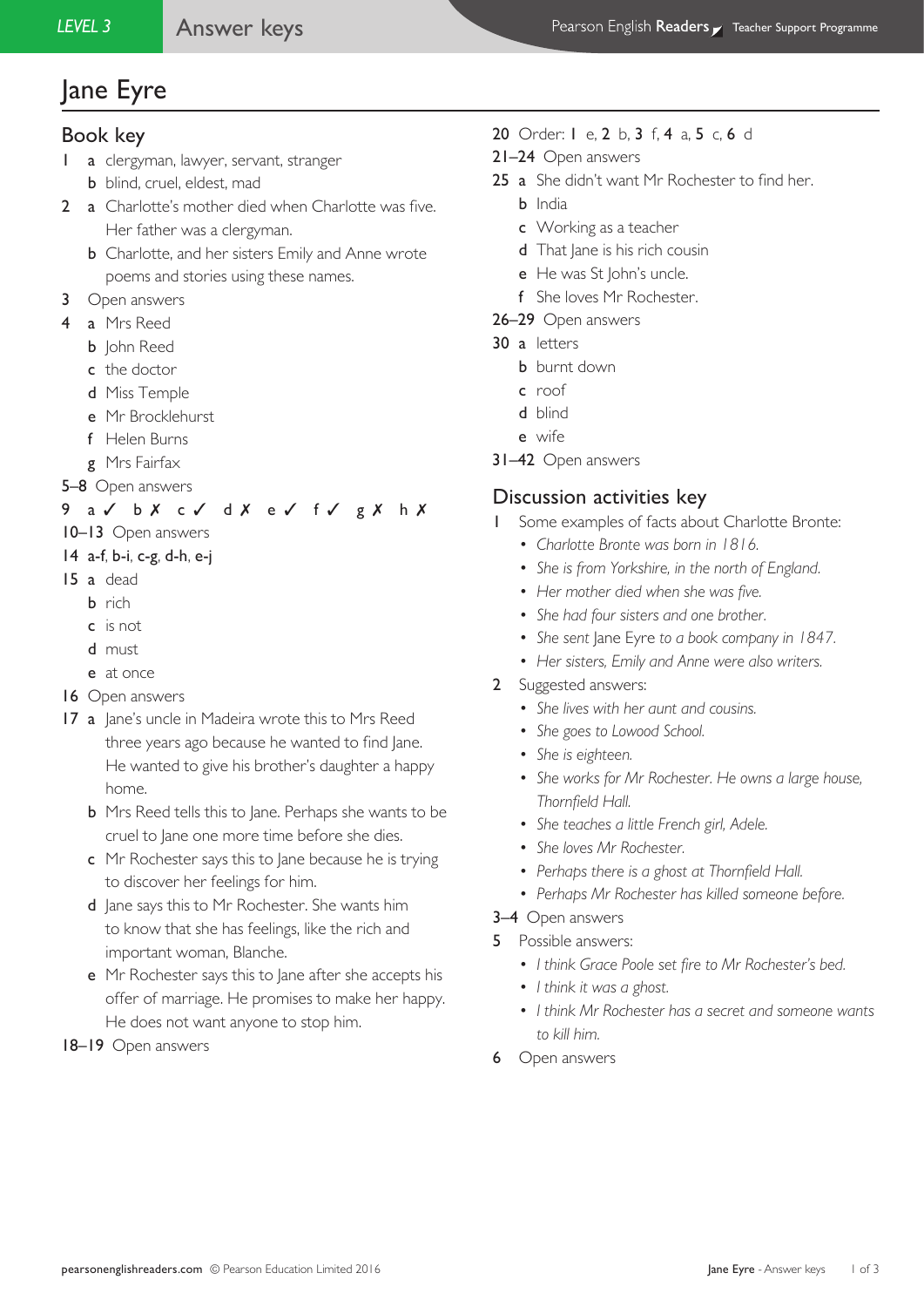# Jane Eyre

- 7 Possible answers:
	- *• I think Mr Rochester wants to be with friends to be safe.*
	- *• I think Mr Rochester is scared. Someone will try to kill him again.*
	- *• I don't think Miss Ingram is a nice person.*
	- *• I think Miss Ingram likes Mr Rochester, but Mr Rochester doesn't like her.*
	- *• I think they like each other. If not, why do they often go out riding together?*
	- *• I don't think they will get married. Mr Rochester doesn't look happy when they are together.*
	- *• Perhaps Mr Rochester doesn't love her, but they can get married. They are both rich and important.*
- 8 Possible answers:
	- *• I think she is mad.*
	- *• I think Mr Mason knows some secrets and that's why he is attacked.*
	- *• Mrs Reed doesn't want Jane to be rich.*
	- *• I think Mr Rochester was not sure if Jane really loved him.*
- 9 Possible answers:
	- *• I think this woman is Mr Rochester's mad sister.*
	- *• I think she is Mr Rochester's ex-girlfriend.*
	- *• She is tearing the wedding dress.*
	- *• She is jealous.*
	- *• I think she wants to frighten Jane.*
	- *• I think she wants to make Mr Rochester unhappy.*

## 10 Possible answers:

- *• I think he is absolutely right. It is hard for Jane, but at the same time it is better to find out the truth.*
- *• She cannot stay at Thornfield Hall. How can she see Mr Rochester after finding out that he is already married?*
- *• I think she was not thinking very carefully.*

## 11–12 Open answers

- 13 Possible answers:
	- *• I think she likes St John, but she doesn't love him, so she won't marry him.*
	- *• I think she will go to India with him to help him because he helped her when she was ill and had no money.*
	- *• Sometimes you can hear a true message in your dreams. I totally believe that this can really happen. I heard my mother's voice in a dream once, and she actually was ill and needed help then.*
- 14 Open answers
- 15 Possible answers:
	- *• This time I will take a lot of money with me because I don't know how long it will take to find Mr Rochester.*
	- *• I will tell him that I heard his voice. I will tell him that I really wanted to see him.*
	- *• I will ask the people in the neighborhood.*

#### 16–17 Open answers

- 18 *• Their story is strange and sad because they fell in love even though he is rich and she is poor. They couldn't get married because he was already married to another woman.*
	- *• When Jane's unhappy life was nearly over, she found out that the man she was about to marry had a wife already.*
	- *• Mr Rochester wanted to marry Jane, but he couldn't.*
	- *• Mr Rochester became blind and had lost one hand.*

# Activity worksheets key

- 1 le 2 b 3 d 4 a 5 c
- 2 a Lowood **b** food **c** belongs **d** ill **e** friend f sells g eighteen h teacher
- $3$  a  $X$  b  $X$  c  $X$  d  $X$  e  $X$  f  $\checkmark$  g  $\checkmark$
- 4 a Grace Poole
	- **b** She is a strange, silent woman who doesn't speak to the other servants.
	- c She is one of the visitors. She is beautiful but very proud.
- 5 a 2 b 6 c 8 d 3 e 7 f | g 5 h 4
- 6 1 b 2 b 3 a 4 b 5 c
- 7 a Who? lane

 When? When a woman comes into Jane's room and tears Jane's wedding dress

- b Who? Mr Rochester When? When Jane tells him what happened two nights before the wedding
- c Who? Mr Mason When? When the clergyman is speaking in the church
- d Who? Mr Rochester When? When Mr Rochester is explaining to people about his marriage
- e Who? lane When? When Jane learns about Mr Rochester's marriage